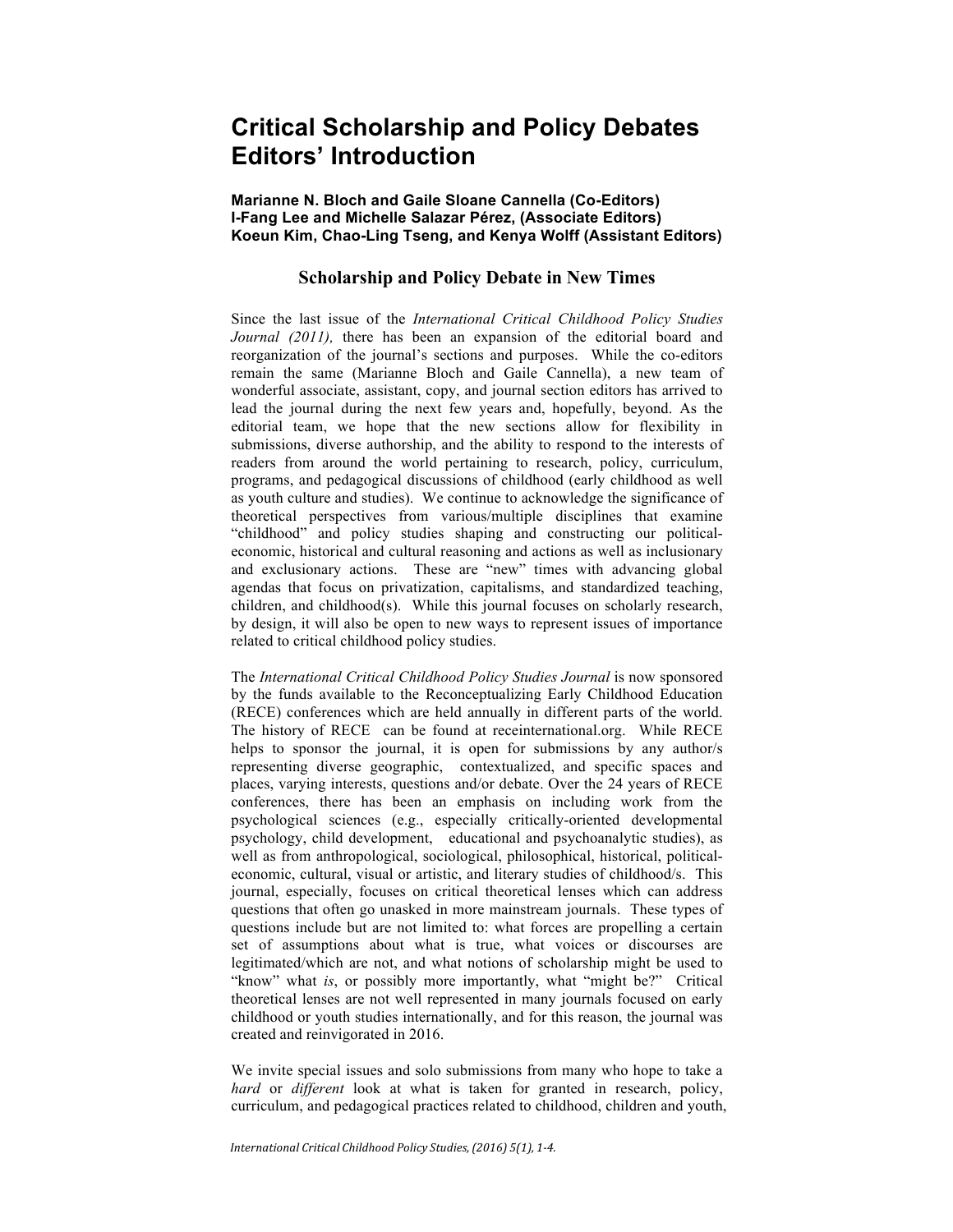#### *Critical Scholarship and Policy Debates – Editorial Team*

families, and programs; we invite submissions about and from teaching and teachers as well as caregivers and caregiving; we invite submissions that interrogate the division of care/education in much of childhood and educational studies and in policy. We hope the various sections invite a diverse group of contributions that add debate and interrogation of current events, beliefs, policies, or practices, where there is little or none. We also hope that our purposes, in adding different disciplinary and theoretical lenses to current discussions, will provide a broader way to examine, from a critical standpoint, beliefs, values, curriculum and teaching, as well as policy. By drawing on diverse theoretical frameworks and positionings including- feminist and gender studies, women/people of color, cultural and media studies, postcolonial, decolonizing, and indigenous worldviews, critical structural, post-structural, and posthumanist studies of childhood--new questions may be asked. We expect new topics might be examined and a different set of ideas, questions and ethical beliefs and practices may emerge that help us all think and act with inclusivity, and an "eye" toward social justice, and greater equality and equity in and across global/local contexts.

The sections of the journal may change over time to remain flexible, as well as to encourage multiple possibilities for ongoing debates and discussions. However, for now, we have followed several principles in developing sections for the journal:

- 1. We hope the journal and its publications will provide an open-space for ideas to emerge that will add to dialogue, open new spaces for action or policy debates, and illuminate diverse voices and perspectives broadening the notions of what might or ought to be vs. what "is."
- 2. We want the journal to offer a space for excellent scholarship and research that uses different theoretical or methodological approaches than are common to many current journals, thus opening a space for new scholarship to emerge and impact scholarly ideas, as well as political/pedagogical practice.
- 3. We hope that this journal will offer new spaces for current policy debates to be discussed, and, as necessary, critiqued. Thus a new section of the journal with an emphasis on "Critical Policy" has been added.
- 4. We want to open spaces for new voices that often seem delegitimized in "scholarship" and many current journals; these include voices and experiences about and from teaching and teachers, caregiving and caregivers, children, parents, and community members, defined broadly. For this reason, there is a new section on "Community/Teaching/Family Perspectives."
- 5. We accept books for review in a new section titled "Book Reviews." We hope to review selectively books that have a critical stance on an important topic and new volumes that help us amplify our ways of thinking about an issue, problem, policy, or practice—books that are theoretically sophisticated and illuminating at the same time.

## **Moving Forward: International Critical Childhood Policy Studies in "Dangerous Times"**

The journal is being relaunched in 2016 with an exciting first essay, coauthored by Mathias Urban and Beth Blue Swadener, titled "Democratic accountability and contextualized systemic evaluation: A comment on the OECD initiative to launch an International Early Learning Study (IELS)" presented in the Critical Policy section. The essay was written on behalf of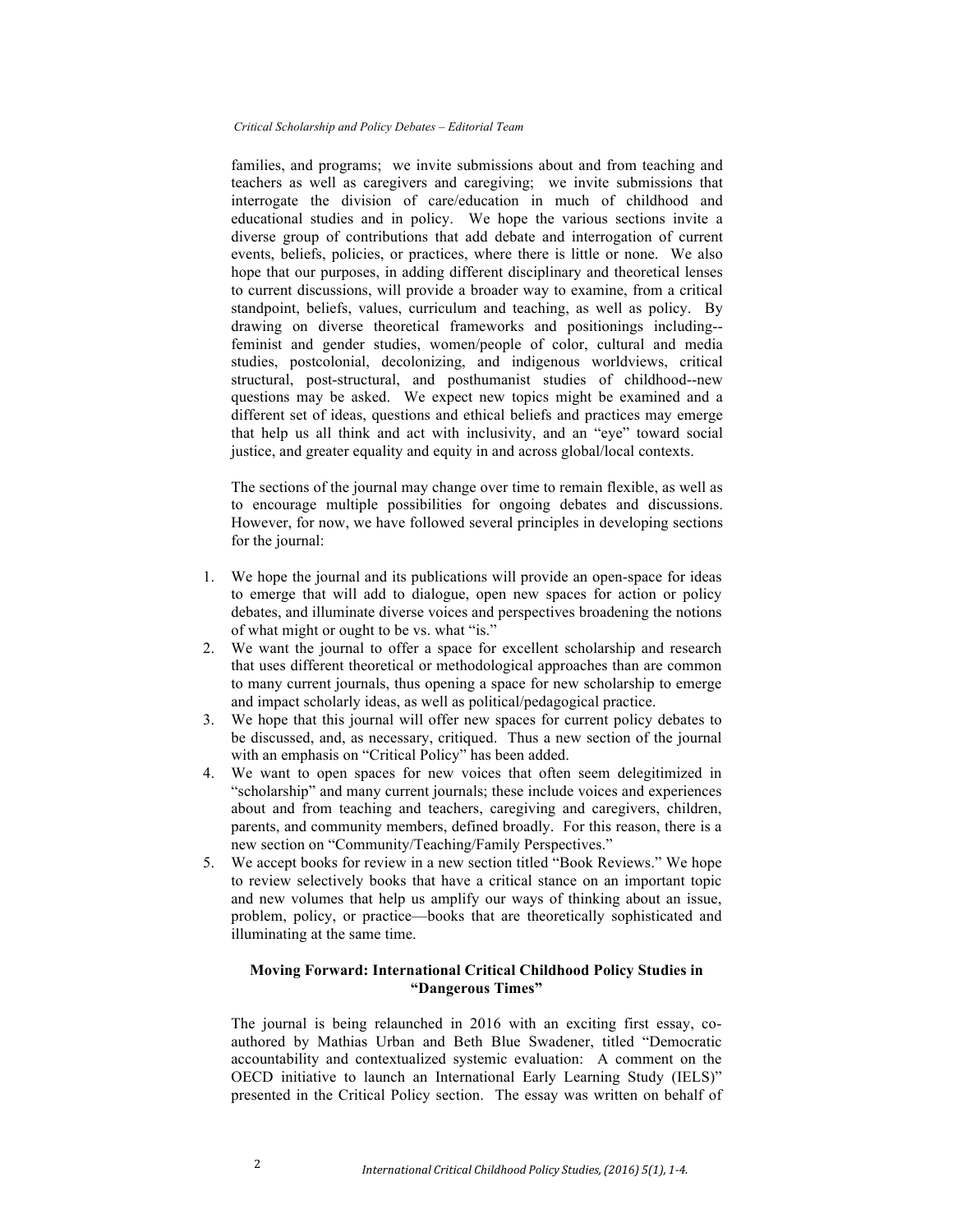members of the 2016 RECE conference (held in Taupo, New Zealand, October 27-November 3, 2016.) It has been deliberated and reviewed by the editors, independent peer reviewers, and has had one hundred people sign on as supporters of the document from approximately 15 nations at the time of publication in this journal. It was first published December 14, 2016 on www.receinternational.org. The full article is published in the "Critical Policy" section of the journal with a brief introduction provided by Mathias Urban (the first author and editor of the Critical Policy section of the journal) and Beth Blue Swadener.

As editors of the *International Critical Childhood Policy Studies Journal*, we chose to publish this article at a time of possible impact on debates, the process of collaboration, and/or the enactment and implementation of the assessment the OECD is planning. We support and concur with the essay's critique of early assessment, and the breadth and scope of the neoliberal standardized testing movement, its ties with corporate interests, and the "pushing down" of a PISA-like comparison that would force young children, their teachers and families to accept decontextualized, culturally and linguistically insensitive practices. The OECD has a long history, as Urban and Swadener write, of doing research as well as policy initiatives with strong country collaboration. In this case, these precedents, valued so much in previous OECD work with and about young children, appear to be forgotten, overlooked, or intentionally dismissed. The critique is not only important, but is part of a growing movement to resist the current testing trend, and this OECD initiative, more specifically.

In the context of the OECD International Early Learning Study, as the authors explain, other countries and groups have begun to debate and refuse participation in this initiative, while others have begun to critique the process, particularly the lack of consultation and the universal, standardized nature of the proposed assessments. By publishing the essay by Urban and Swadener, along with signatures of those who support the statement, we hope to add to the dialogue as well as to the critique and resistance that is currently taking place.

## **Toward 2017**

In the early part of 2017, we will publish a special issue co-edited by Flora Forago, Colette Murray, and Beth Blue Swadener on "Anti-bias early childhood education." Several other issues are in the planning and review stage, though new submissions of ideas or articles, book reviews, or essays are very welcome. Future issues of the journal will focus on international, critical childhood studies /policy issues of significance. Each piece in any special issue, and in the majority of sections of the journal, will undergo peer review, with author identification removed. On occasion, in the policy and book review sections, the editors may publish important debates, position papers that should be noted, or links to other important documents already published elsewhere. While we will continue to publish important peer-reviewed scholarship in several issues each year, we are also determined to bring timely and critically important issues to an international audience as quickly as possible, without cost, through an open-access journal system.